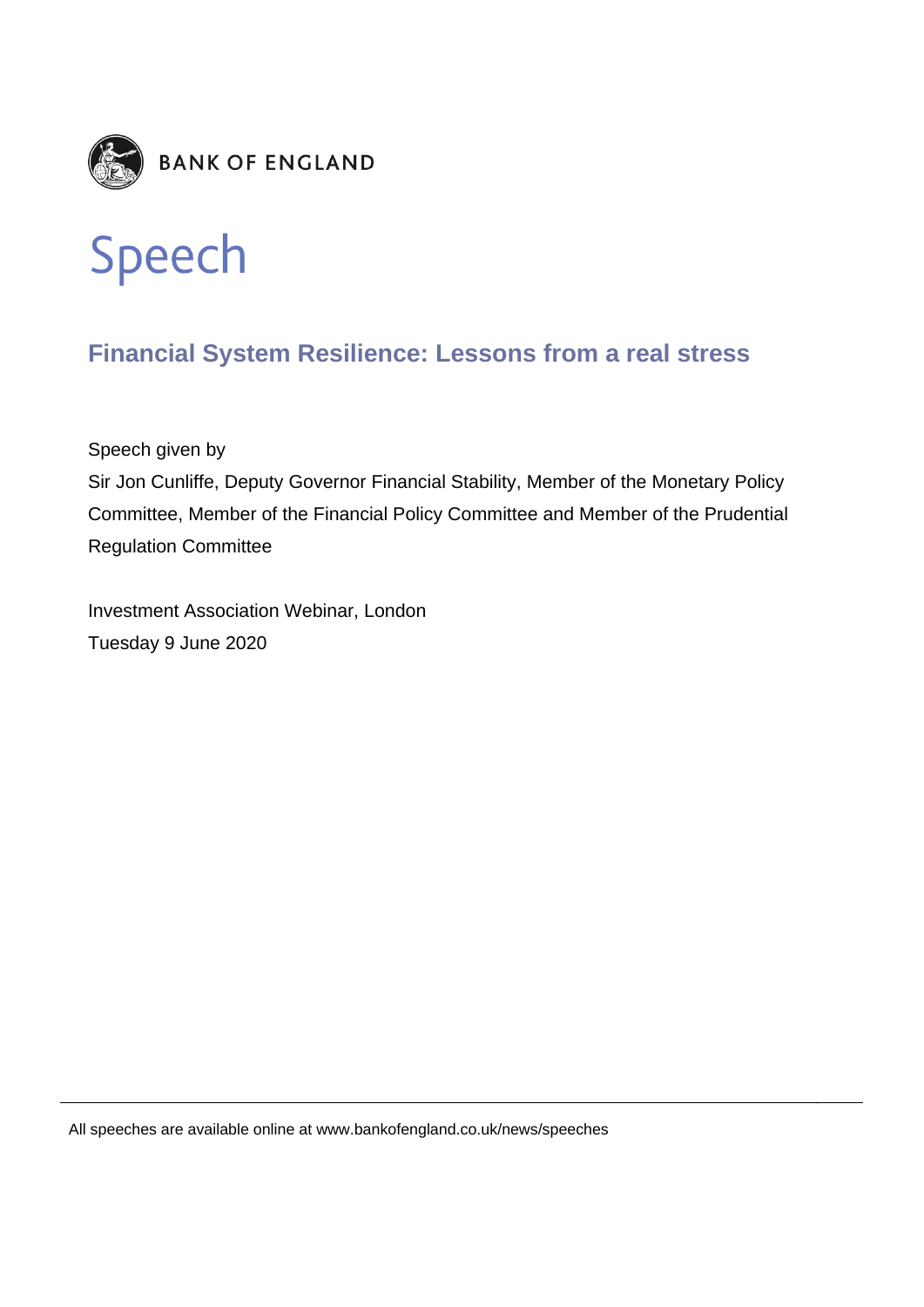The COVID 19 natural disaster has been the toughest test of the financial system since the global financial crisis 10 years ago.

As the implications of the spread of the virus and the policy measures to contain it became apparent, over a few short weeks, we saw an abrupt and savage pricing down of economic prospects and economic assets across the globe.

Investors, corporates, banks and households went into a defensive crouch, shunning risk, searching for safer havens, and stockpiling liquidity.

Many of the resultant moves were unprecedented. Bank lending surged as corporates drew down on their liquidity facilities. In March, UK banks' net lending to corporates shot up to £33 billion, around 30 times the average monthly lending seen last year. The jump was even more striking in the US, where growth in the stock of corporate lending rose by over \$600 billion in the first four months of the year, compared to an increase of less than \$60 billion for 2019 as a whole.

In financial markets, the FTSE All-Share index fell over 10% on 12 March, the largest one-day fall since 1987. Some high-yield primary debt markets effectively closed: sterling issuance stopped on 13 February and US dollar issuance stopped on 4 March – and remained closed for longer than seen in the financial crisis. Even short-term funding markets for corporates, such as the commercial paper markets, became strained.

Initially, yields on risk-free assets fell rapidly at the end of February and early March due to the flight to safety. However, this became an abrupt and disruptive "dash for cash" in mid-March as investors demand for cash and near-cash assets rose sharply, resulting in selling pressure on usually safe and liquid assets such as government bonds. Risk free yields began to rise sharply and the financial conditions facing major economies tightened.

The "dash for cash" also spread to foreign exchange markets, given the dollar's pivotal role in global trade and investment. US dollar funding became particularly difficult to raise in global capital markets; the dollar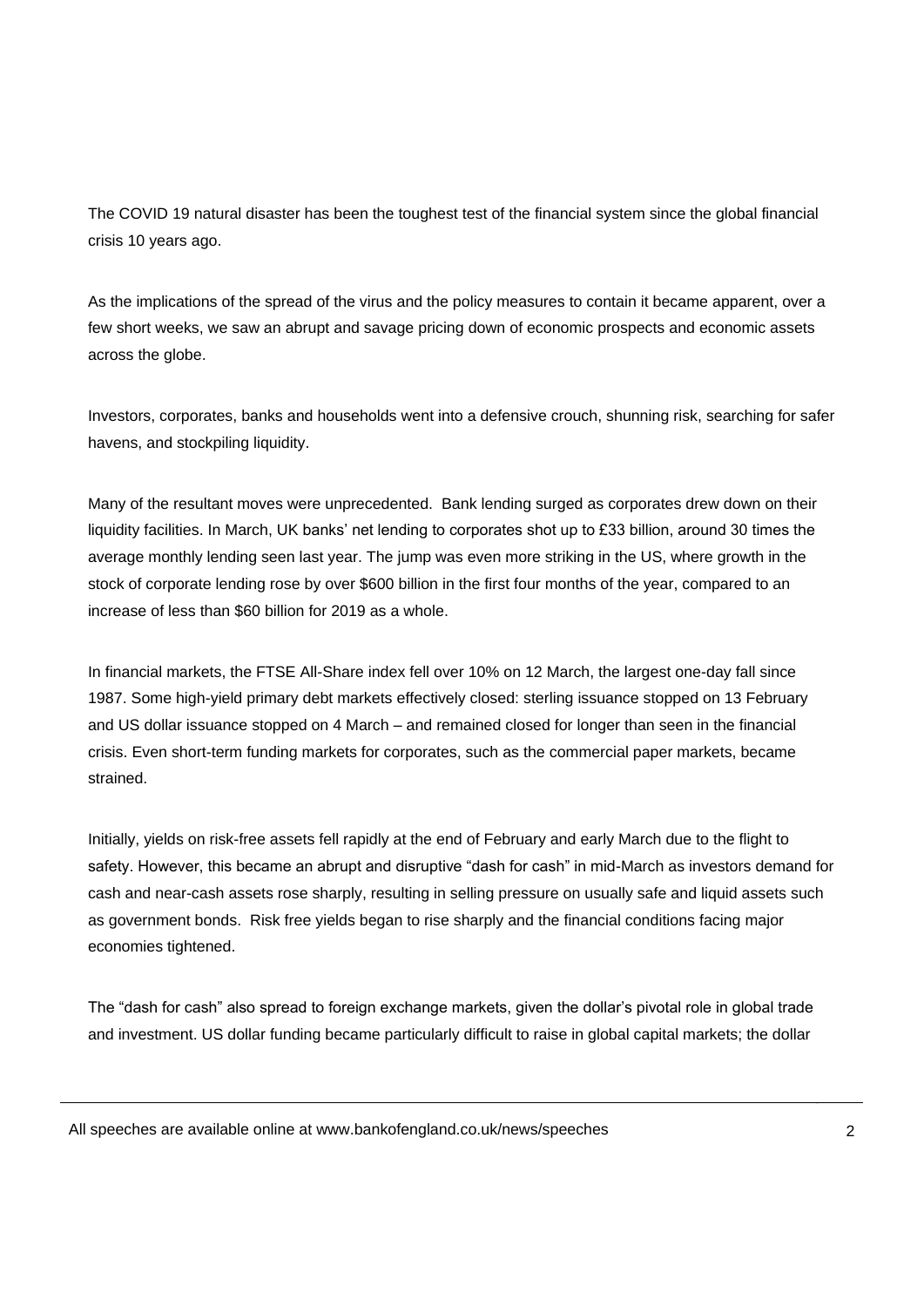appreciated sharply; and FX liquidity deteriorated across all currency pairs as the near one-way demand for dollars drove bid-offer spreads up to three times their normal levels.

Central banks had to take extraordinary action to stabilise markets. In the UK, the MPC increased the stock of asset purchases by £200 billion to a total of £645 billion, and bought gilts at the fastest rate operationally possible. These gilt purchases - equivalent to nearly a tenth of UK GDP - increased the supply of 'cash', reducing market interest rates, and improving liquidity in the gilt market. In the US, the Fed initially announced it would purchase \$500 billion in Treasuries, then removed the cap, moving to an open-ended purchase programme.<sup>1</sup> In the euro area, the ECB launched a €750 billion Pandemic Emergency Purchase Programme in March.

Over the past decade, asset purchases by central banks have become an established monetary policy tool to support demand. But in this instance, central banks were clear that their actions were aimed primarily at stabilising markets and preventing financial conditions tightening at the very time that economies needed the exact opposite.

As a result of these central bank interventions, and as fiscal authorities began to provide support to economies entering lockdown, conditions stabilised. Non-financial investment-grade corporate bond spreads are now over 90 basis point lower than their peak in mid-March (but still around 40 basis points higher than their end-2019 levels).<sup>2</sup>

The COVID crisis is very far from over. The depth and length of its economic impact remain very uncertain: it is clear that there is likely to be a great deal of pain for the financial sector. Given the economic hit – a very deep synchronised hit to the global economy – we can expect very significant losses on credit to firms and households. And future news about the health crisis and consequent policy measures or about geo-political tension, could well spark another very sharp repricing of economic prospects and financial assets.

l <sup>1</sup> The Fed has launched multiple facilities aimed at reducing the stress in US dollar funding markets This included purchases of US Treasuries, Mortgage-Backed Securities, and Commercial Paper, amongst other facilities. In addition, the Fed has – alongside other major central banks - enhanced existing and introducing new swap lines to accommodate the heightened demand for dollars  $2$  My colleague Andrew Hauser's recent speech, 'Seven moments in Spring' gives a vivid and excellent account from the central banking 'front line' of this extraordinary period.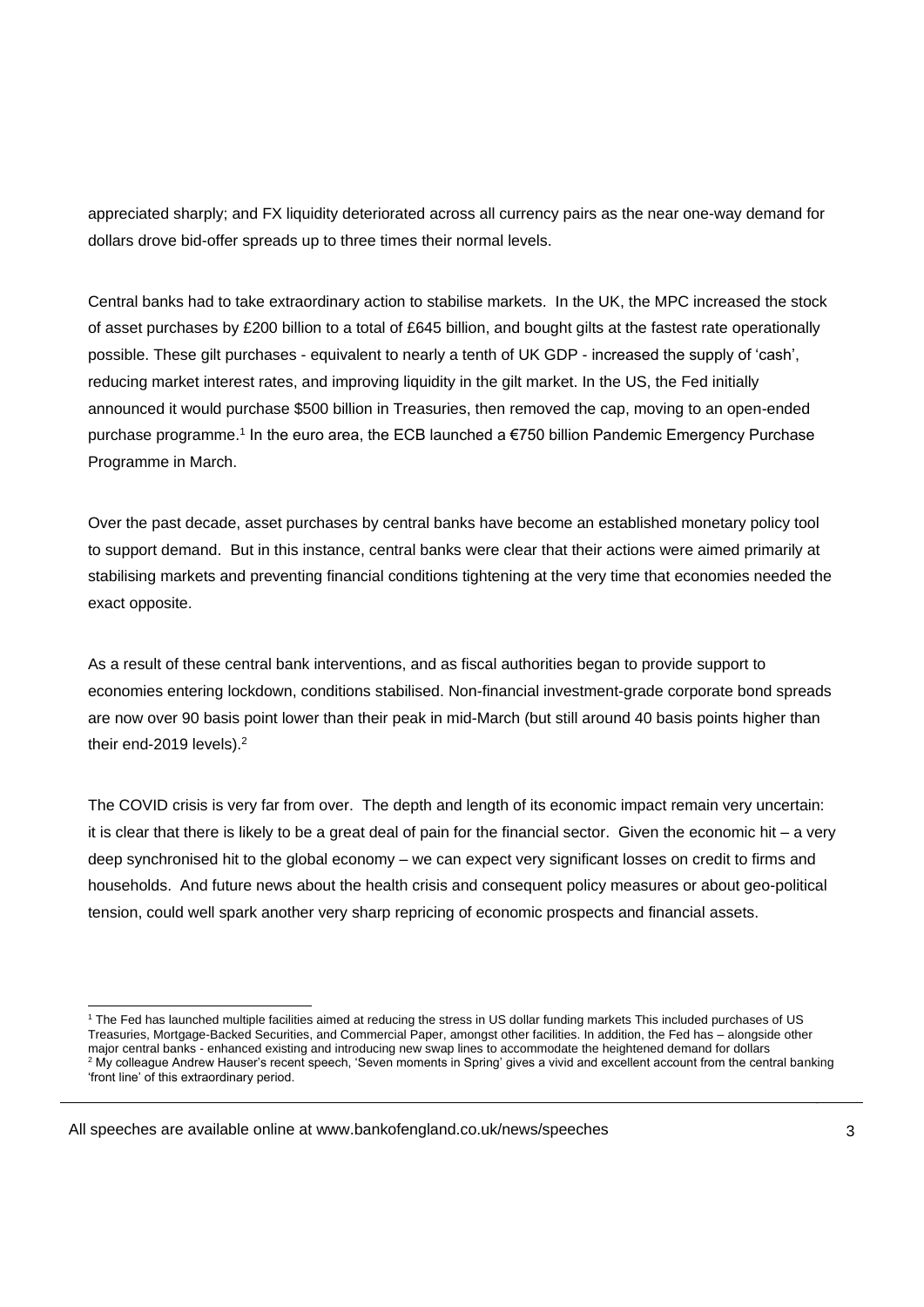However, the first phase – the initial shock and adjustment to a far more challenging economic outlook in the near term – has passed.

While it is fresh in the memory, it is important to ask: how has the financial sector weathered the initial storm? How have the reforms made a great cost and effort since the global financial crisis performed under stress? And, on the basis of what we have seen so far, which, if any, issues are likely to need further attention by the regulatory and supervisory community?

We need, of course, to bear in mind throughout the scale of the current shock. We have to go back over 300 years to find a similar sudden decline in economic activity. There is no precedent in modern economic history for the economic impact of 'lockdown' and 'social distancing'.

Nor should we forget that, unlike the global financial crisis, this shock originates in a natural disaster rather than in the failings of the financial sector itself.

But the objective of the reforms of the past 10 years has not just been to make the financial system resilient to the normal run of events or to prevent the financial system itself from generating another crisis.

Given what we learned, 10 years ago, about the cost of a breakdown in the financial system, the objective of the reforms has been precisely to make the financial system resilient to a 'tail event' regardless of how and where that event originates.

Our aim has been first to ensure that whatever the shock, it is not amplified and made worse by weaknesses in the financial system and second, that well into the range of very severe adverse events – the so called 'tail events' – the financial system is able to support the real economy and dampen the shock.

## **Assessment**

So, measured against that yardstick, how well has the system performed so far?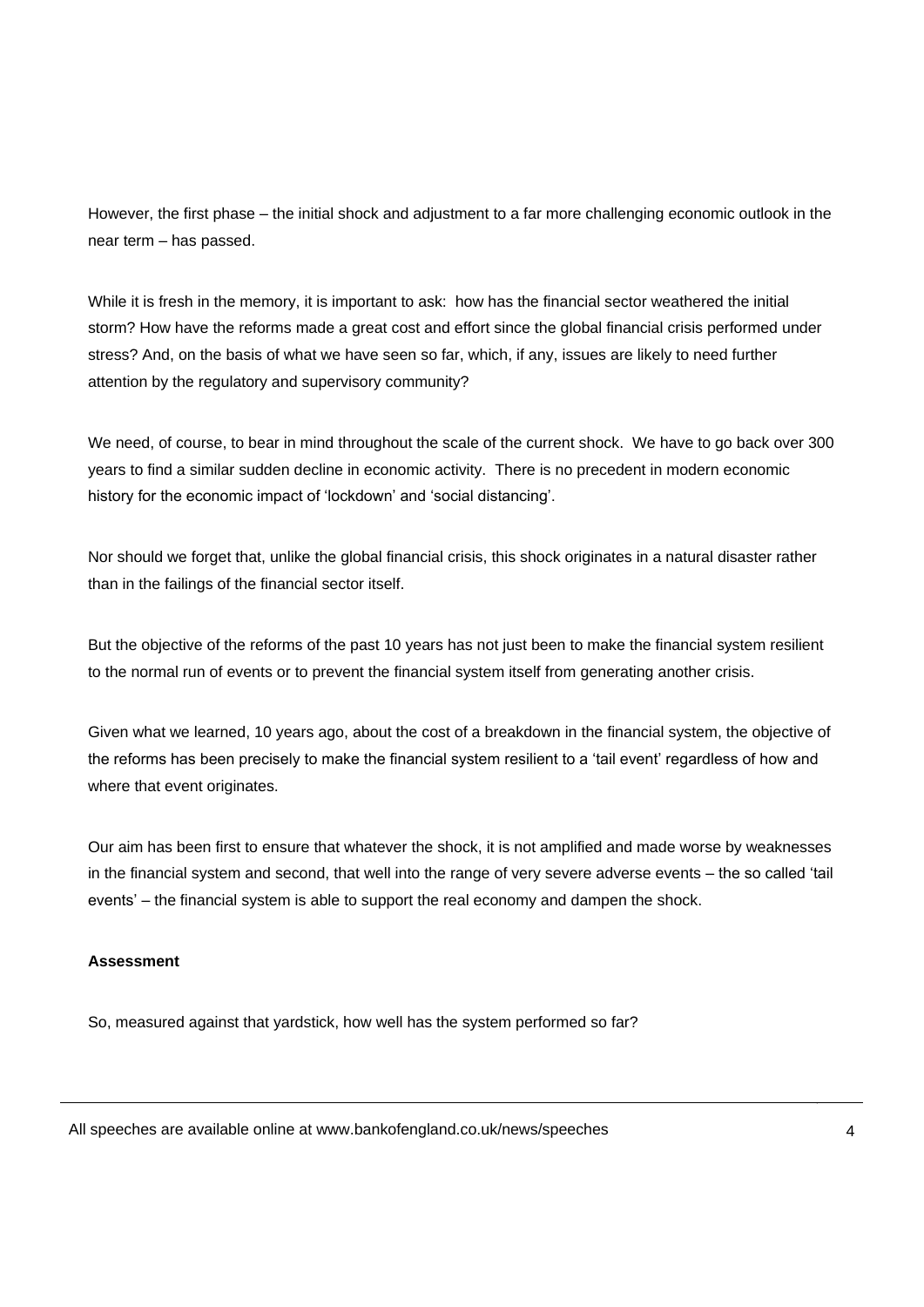The centrepiece of the post GFC reforms has been to require banks to hold 'buffers' of loss absorbing capital so that they can absorb losses from a very severe shock without the massive deleveraging and the bank failures which caused so much economic damage 10 years ago.

And within the banking system, to strengthen even further the core – the globally and domestically systemic banks which provide the key connections in the financial system and with financial markets.

We have, as I have noted, further to travel through the economic stresses of the COVID crisis. The extent of the economic damage remains very uncertain. But as far as the initial phase is concerned, the banking system has by and large been able to absorb a very sharp financial market shock and the large prospective losses.

In the UK, the desktop stress test carried out by the Financial Policy Committee on the basis of the scenario for the economy in the MPC's May Monetary policy Report<sup>3</sup>, indicates the banks could face up to £80bn of credit losses over the next two years.

There is of course great uncertainty about the future evolution of the pandemic, of the health policy measures necessary to contain it and of the consequent economic impact. The stress test scenario is only one possible economic path through the crisis; more adverse paths are possible.

But even after the very significant losses indicated by the stress test, considerable resilience remains in the core banking system to deal with more adverse outcomes: the impact of the stress test would exhaust a little less than half of the loss absorbing capital buffers in the system.

Liquidity failure, as we learned 10 years ago, can damage the banking system faster than credit impairments. The reforms of the past 10 years have also strengthened the resilience of the core banking system to liquidity shocks.

l  $3$  The illustrative scenario features a peak to trough fall in GDP of nearly 30%. Unemployment peaks at nearly 10%, house prices fall by 16% and Bank Rate is held at 0.1% over the three years of the scenario horizon.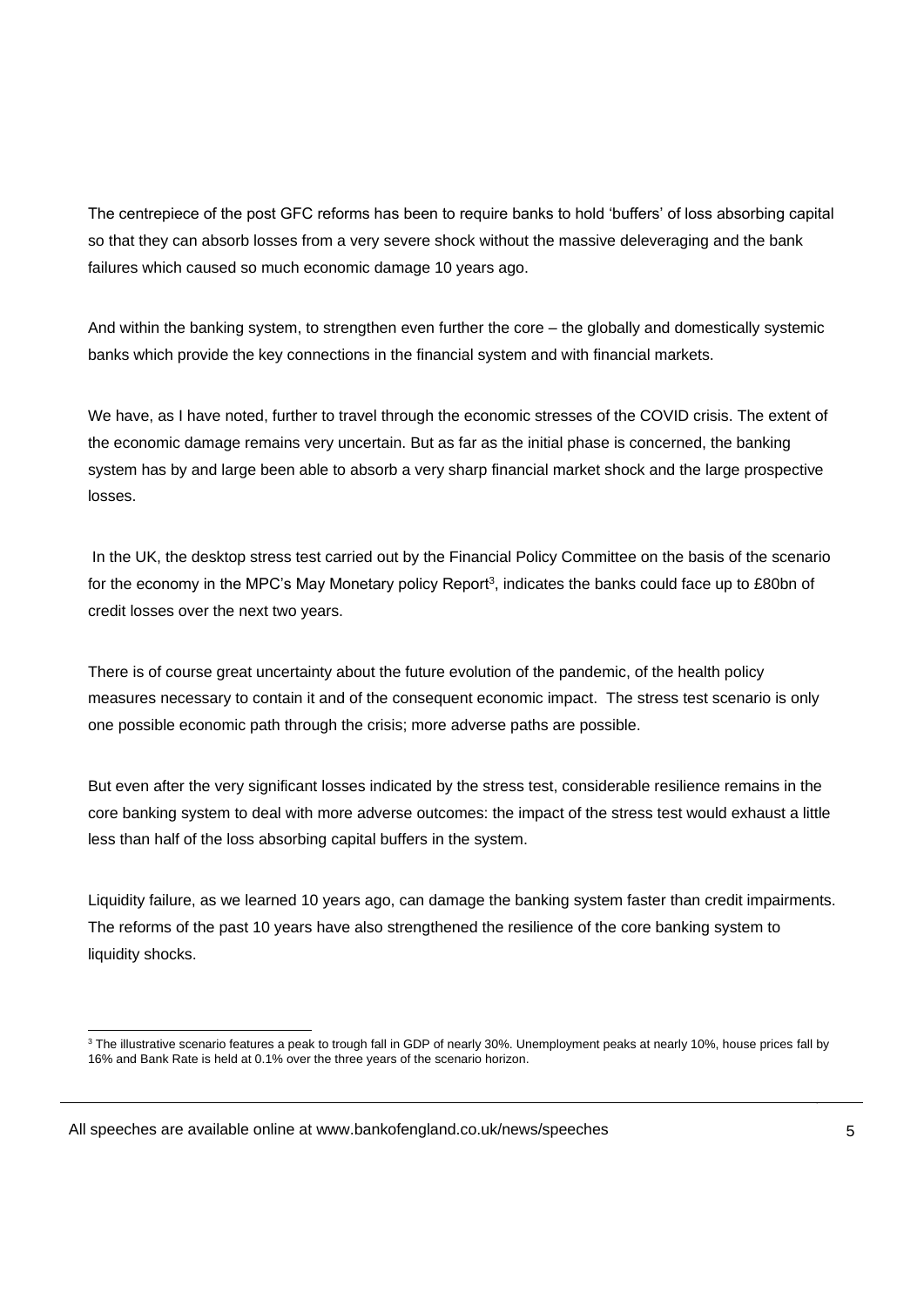The major UK banks went into the COVID crisis holding around £1 trillion in high quality liquid assets, over 4 times what they had going into the global financial crisis. Their aggregate loan-to-deposit ratio is now below 100%, compared to over 130% in 2007. And they have pre-positioned assets at the Bank of England against which they could draw down around £380bn of liquidity.<sup>4</sup>

A simple thought experiment is perhaps the best illustration of this point. A similar pandemic could well have struck in the years before the financial crisis. Had it done so, the overall impact of the FPC stress test would have wiped out nearly all of the aggregate capital in the system and taken banks below their minimum regulatory requirements.<sup>5</sup>

We would now be dealing with illiquid banks in life preservation mode, cutting back all credit to hoard capital and to remain solvent – in other words a credit crunch and possible bank failures that would make the current economic crisis deeper and the recovery more painful and protracted.

In contrast, the UK banking system has, I have noted, so far been able to absorb the initial surge in demand for credit from firms<sup>6</sup> and extend payment holidays to households. The FPC stress test indicates that banks have the resilience to continue to maintain credit to the real economy.

Admittedly, given the risk around economic prospects and the impact on firms, much of the additional lending that is necessary needs to be supported by government guarantee. But we would be dealing with a very different credit environment now absent the resilience – both capital and liquidity – that has resulted from the post crisis reforms.

The FPC stress test also illustrates one of the key lessons of the great financial crisis, that if banks have resilience and can use it to help to maintain credit in the real economy in a stress rather than deleveraging, the outcome is in the end better for banks themselves. The capital they might preserve by deleveraging is

All speeches are available online at www.bankofengland.co.uk/news/speeches

l

<sup>&</sup>lt;sup>4</sup> Since the 2008/09 financial crisis, the Bank has increased the range of collateral it accepts, which now extends to loans and a wide range of securities.

<sup>5</sup> To take a very simplified example: the aggregate CET 1 ratio of major UK banks was around 4.5% in 2007 (compared to over 14% now). A 3.8 percentage point capital drawdown (the drawdown we expect banks to face in the MPC's illustrative scenario) would have depleted a very significant fraction of the capital banks had available. In reality, the capital drawdown banks would have faced, had the COVID shock happened in 2007, would have been a function of their 2007 balance sheets – so the loan losses may well have been higher than those we pencilled in for banks as part of the illustrative scenario.

<sup>&</sup>lt;sup>6</sup> In the first quarter of the year, major UK banks expanded their net lending to businesses by £20bn (compared to a reduction in net lending of £3bn by these banks in 2019 as a whole.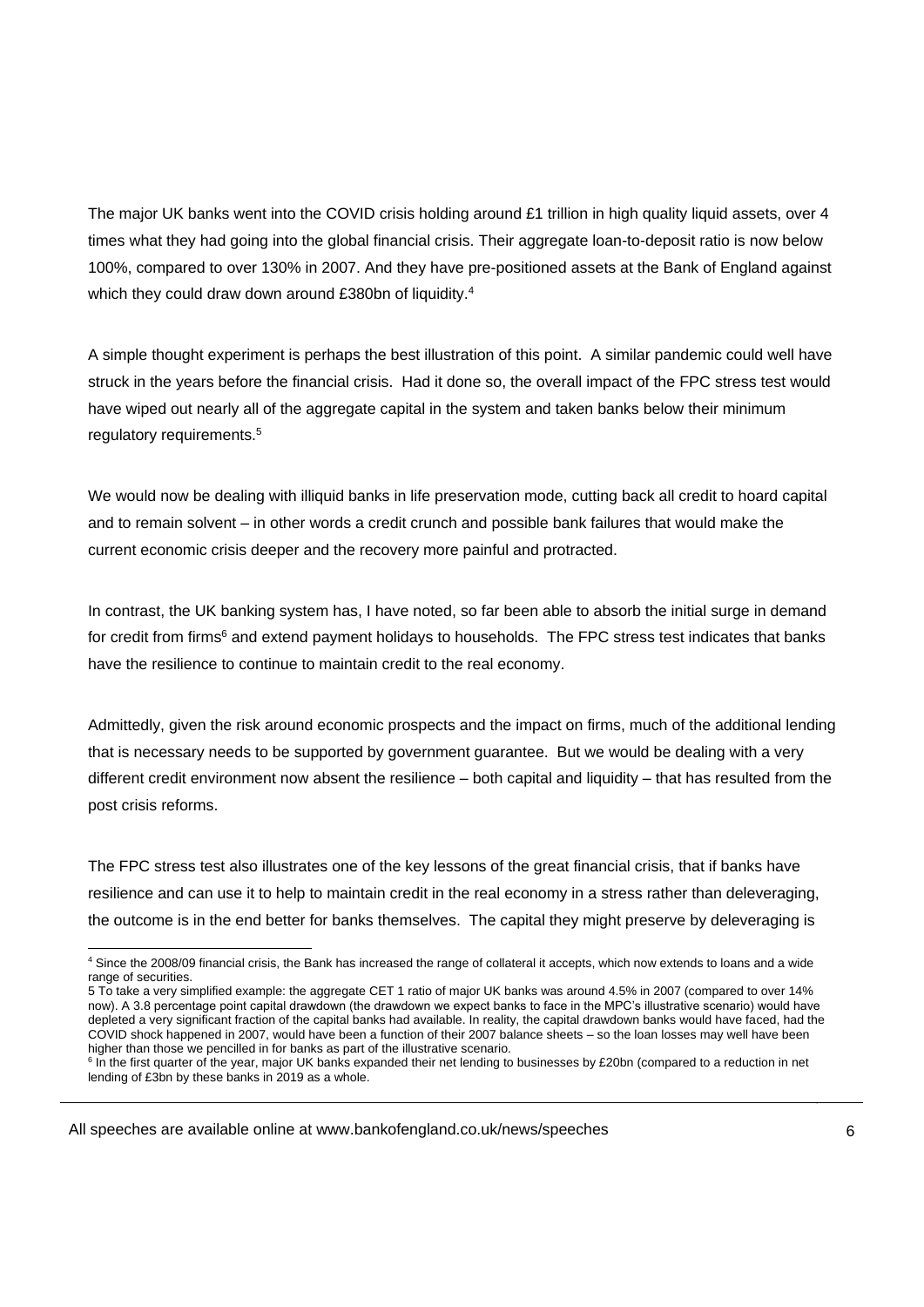outweighed by the losses they would suffer from the broader economic damage that would result from a widespread withdrawal of credit.

No financial system of course can be infinitely resilient. Given its function of providing credit and risk mitigation to firms and households, the banking system is exposed to the real economy. There is inevitably some level of damage to the economy that the banking system cannot weather.

Over the coming months we will learn more about how well the post crisis reforms work under stress. One particular area of attention will be the usability of the capital and liquidity buffers intended to absorb a tail event shock. The results of the FPC's desktop stress test reinforces the message that the clue, as they say, is in the name: the buffers exist precisely to buffer a shock like this.

All elements of the buffers banks now have are intended to be usable in stress. Whether banks continue to draw down on their capital buffers to maintain lending – or whether they react defensively and deleverage to conserve capital, particularly as they approach Maximum Distributable Amount thresholds for restrictions on AT1 coupons, will be a key area for regulators to watch in the coming months.

My initial assessment, however, on what we have seen is that the UK banking system has demonstrated so far that it is likely to be resilient a pretty long way into the tail of adverse shocks. The little thought experiment above illustrates that while building resilience in the financial system in good times might seem expensive, it is the better economic bet over the long run.

The other major post crisis reform that we have seen operating under severe stress conditions in recent months is the changes made to derivative markets and particularly the requirement that derivatives trades be prudently 'margined' or collateralised against counterparty failure and – where sufficiently standardised – centrally cleared.<sup>7</sup>

10 years ago, as financial asset prices fell, a complex and under-collateralised web of 'over the counter' (OTC) derivative trades between financial market participants was revealed. The resulting exposures and demands for collateral greatly amplified the stress and uncertainty in the financial system.

l <sup>7</sup> <https://www.oecd.org/g20/summits/pittsburgh/G20-Pittsburgh-Leaders-Declaration.pdf>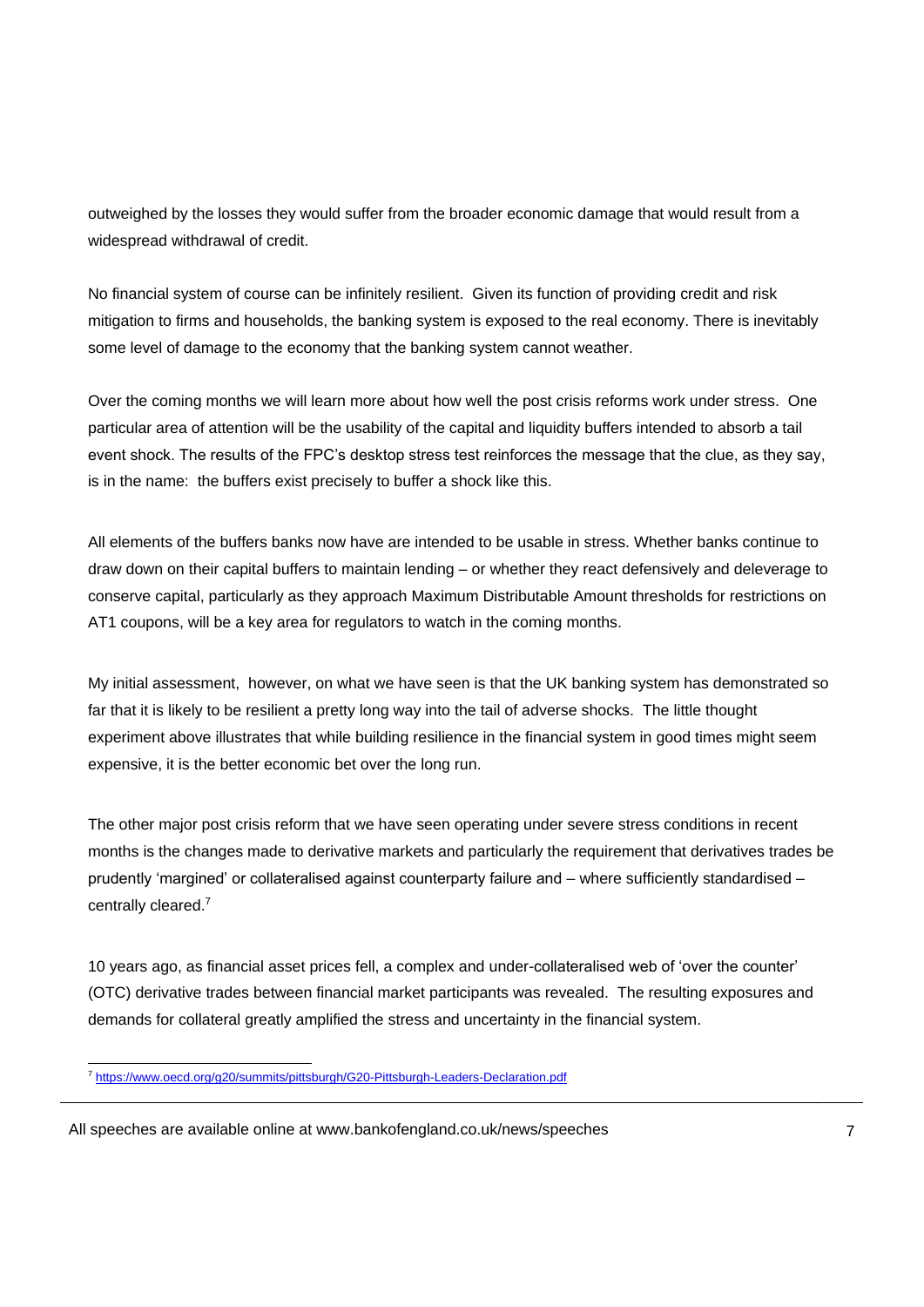The aim of the reforms was to ensure that derivatives trades were prudently, transparently and efficiently collateralised.<sup>8</sup> The reforms also aimed to ensure that collateral could adjust as smoothly and predictably as possible if asset prices changed sharply in times of stress.

Clearing through central counterparties provided a degree of mutualisation of counterparty credit risk. It also provided greater efficiency through the ability of central counterparties to 'net off' opposing flows of margin payments to market participants, reducing the gross liquidity flows around the system that would result from a network of bilateral trades.

Derivatives markets went into the COVID crisis with much greater underlying collateral in the system to protect against counterparty credit failure - with at least \$1trn in additional collateral against OTC derivative exposures.<sup>9</sup>

As financial market asset prices adjusted very sharply in March, margin call, the increasing collateral required to protect against counterparty credit failure, went up sharply also.<sup>10</sup> These margin calls were met in the UK and there were no defaults. With one or two small exceptions, the same picture was true internationally.

It is clear however that the need to post additional margin generated sharp liquidity pressure on those on the 'wrong' side of derivatives exposures, adding to demand for liquidity in the system.

<sup>9</sup> FSB (2017) *Report on effectiveness of derivatives reforms.*

l  $^8$  There are two types of margin.  $\,$  CCPs collect <u>variation</u> margin (usually in cash) as a core part of reducing participants' counter party credit risk as prices move. Absent the flow of variation margin, CCPs non-defaulting members would face very substantial losses if a counterparty defaults. Variation margin is therefore vital, despite the liquidity demands it necessarily entails; and it is not that case that the post-crisis growth in central clearing has increased these demands – especially now that variation margin is routinely exchanged on non-cleared derivatives too. Indeed the vast multilateral netting sets created by CCPs substantially reduce the volume of variation margin compared to the alternative where the same trades are cleared bilaterally. CCPs also collect 'initial margin' to protect their members from potential losses arising from a member default. In an historically large stress event, the distribution of potential of losses changes, with larger losses becoming more likely, and therefore initial margin calls increased as well. The increase in initial margin requirements at UK CCPs during the crisis was substantial [add stat] but also relatively gradual – the peak one-day increase in initial margin was considerably smaller than peak one-day variation margin flows through the crisis. This was in part due to prudent measures taken by CCPs before the crisis to prevent initial margin from falling too far in good times and prevent large or unexpected step changes in initial margin requirements when market volatility starts to rise.

<sup>&</sup>lt;sup>10</sup> Daily variation margin payments to and from UK CCPs peaked at more than £30bn, roughly five times the daily average in January and February. UK CCPs also collected nearly £60bn in extra initial margin over the first three weeks of March.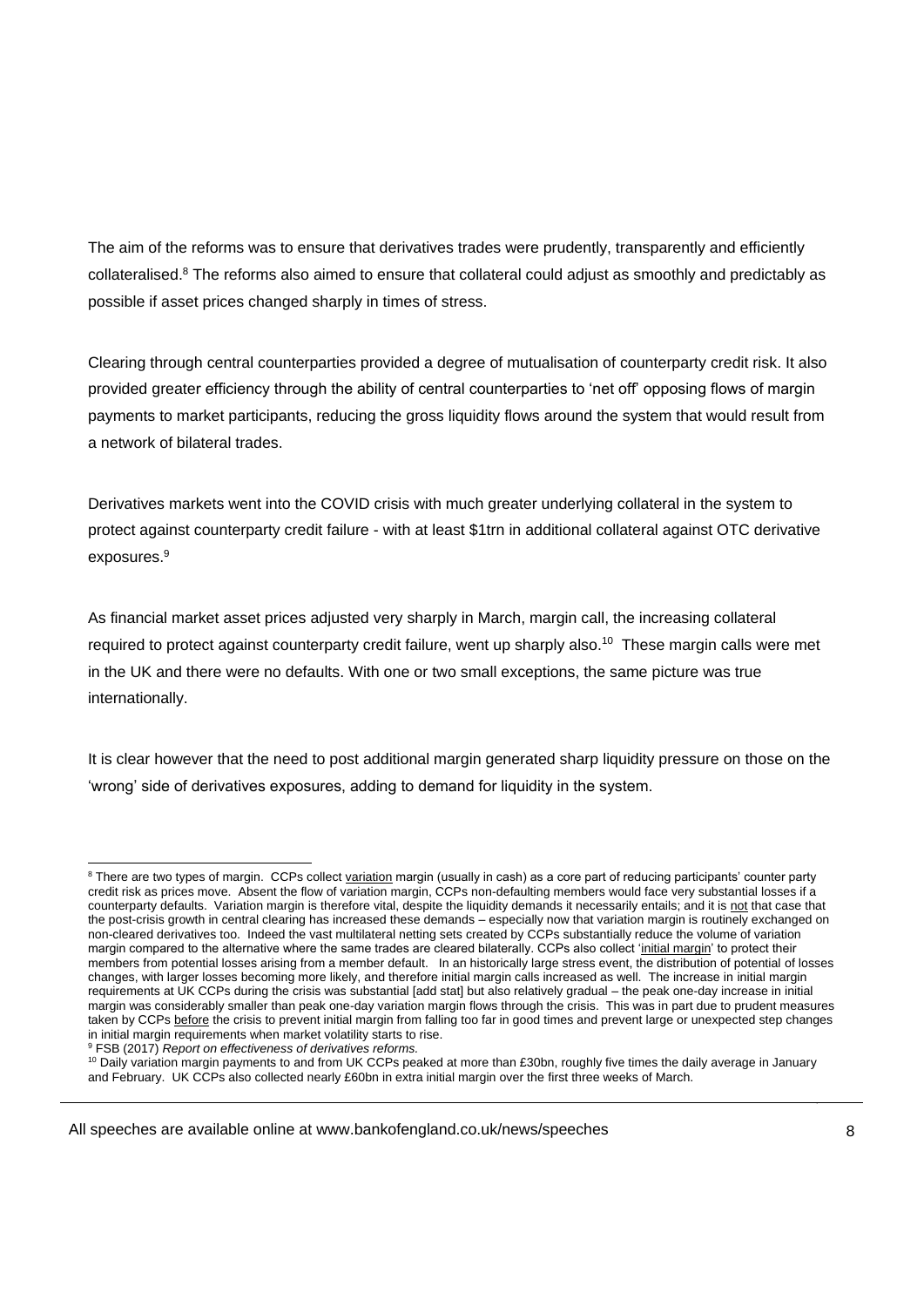It is important, however, to stress that margin is not a bug in the system but rather a core feature. Derivative contracts enable financial market participants to buy and sell what is effectively 'insurance' against moves in asset prices. As asset prices move, the exposure of those who have sold the insurance grows. Margin then increases to protect those who have bought the insurance against the failure of their counterparties.

It is at least partly because of greater margining and central clearing that the market stress in March did not result in widespread concern about counterparty risk – unlike in 2008. Prompt margining (especially variation margin) avoids a situation in which the perceived stress on one major player leads to a panic because of uncertainty about who else might be exposed, how great the exposure is and whether it is adequately protected by margin.<sup>11</sup>

We need to be sure that derivatives clearing and margining can adjust to sharp price changes as efficiently and smoothly as possible. We need also to dampen down as far as possible pro-cyclical effects without reducing appropriate protection against counterparty credit risk. I will return to this later.

Overall, my initial conclusion is that the derivatives reforms pretty much did the job they were intended to do. Again, a simple thought experiment is illustrative: counterparty credit risk, unanticipated margin call and the scale of margin related liquidity flows around the system would have been greater and destabilising had the pandemic struck ten years ago.

So if the banking and derivatives markets reforms operated broadly as intended can we conclude that the financial system as whole has – so far – functioned well and proved resilient in the current crisis?

Here the judgement is more difficult.

We have not seen systemic bank failures, credit crunches or ballooning counterparty credit risks. But we have seen a massive liquidity shock and incipient dysfunction in core financial markets that required central bank intervention on an unprecedented scale.

l <sup>11</sup> Ben Bernanke has pointed out that panics can be a major cause of credit crunches. Reforms that avoid such panic reduce the likelihood that financial stress transmits to real economy stress.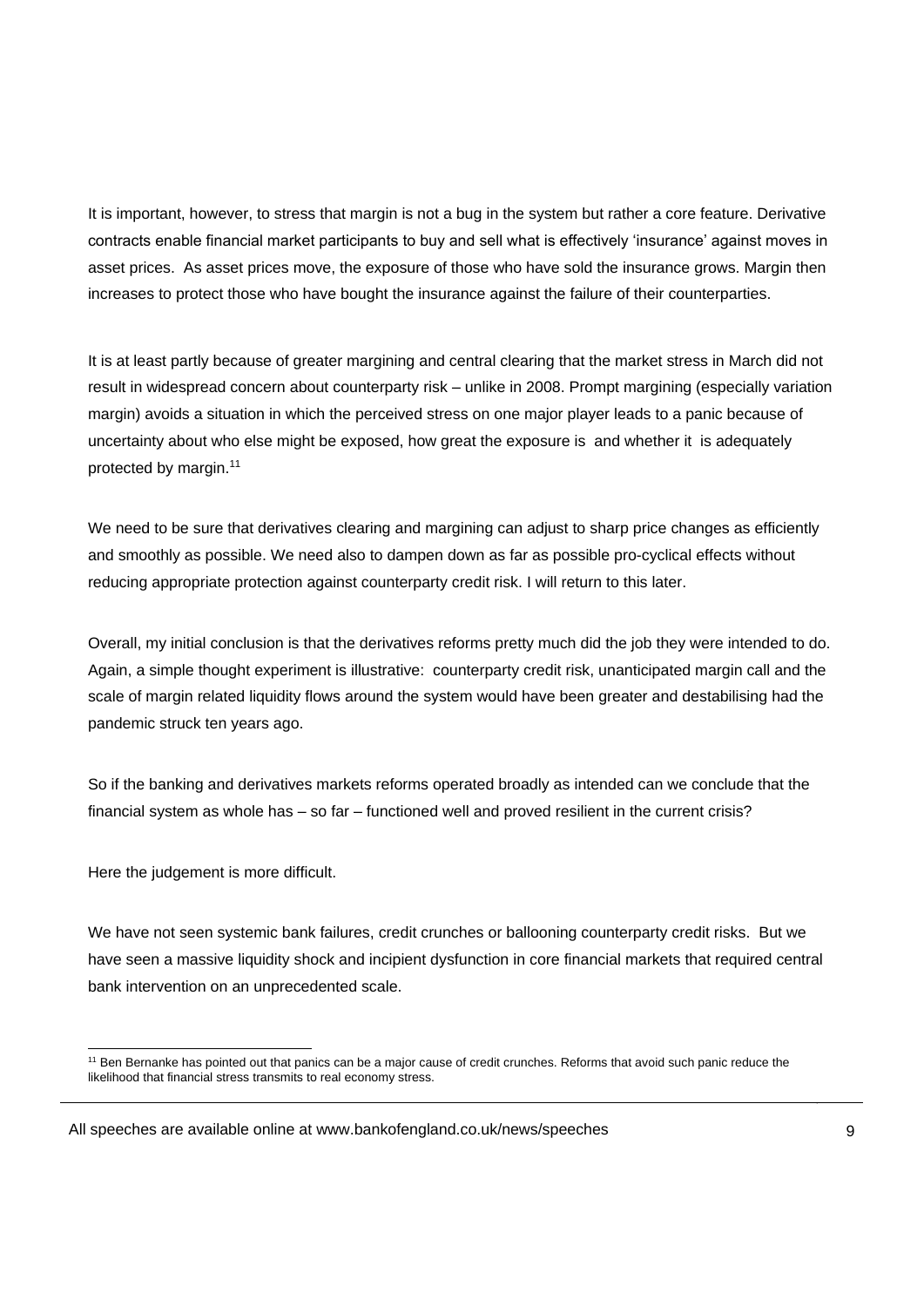It is arguable, as I noted at the outset, that the extreme liquidity shock was simply a function of the scale of the economic impact of the COVID crisis, and the central bank response a necessary and unavoidable consequence of a tail event.

Supported by central bank intervention, markets have certainly stabilised.<sup>12</sup> Indeed, some seem to have fully recovered their pre-crisis levels. I would reiterate, however, that the crisis is far from over and further negative COVID19 developments could cause financial instability to return.

And although it may seem that all is 'back to normal' and we should move on, I think the March episode raises two important and perhaps uncomfortable broad questions – questions to which we will need to return.

First, do we need more resilience, particularly liquidity resilience, in the non-bank parts of the financial system?

We have, as I have set out, made the banking system much more resilient to severe, unanticipated shocks. The banking system, admittedly, plays a core role in our economies. What would be the costs and benefits of greater resilience in market based finance – which now accounts for around half of the global financial system?

And second, if central banks have to backstop liquidity in financial markets – as they do for solvent banks – how should that be organised and what should be the consequences for the private sector?

These are questions I believe the central bank and regulatory community will need to address.

It is too early for answers to these questions. And I expect new issues will arise as we progress through this crisis. But we should not lose the insights that the last few months have given us already about how the system functions under stress.

l  $12$  Some US equity markets recently reached record highs, both the FTSE 250 and the S&P 500 have gained over 40% from their March lows, and sterling 3m and USD 3m LIBOR rates have come in 70bps and 81bps respectively from their crisis highs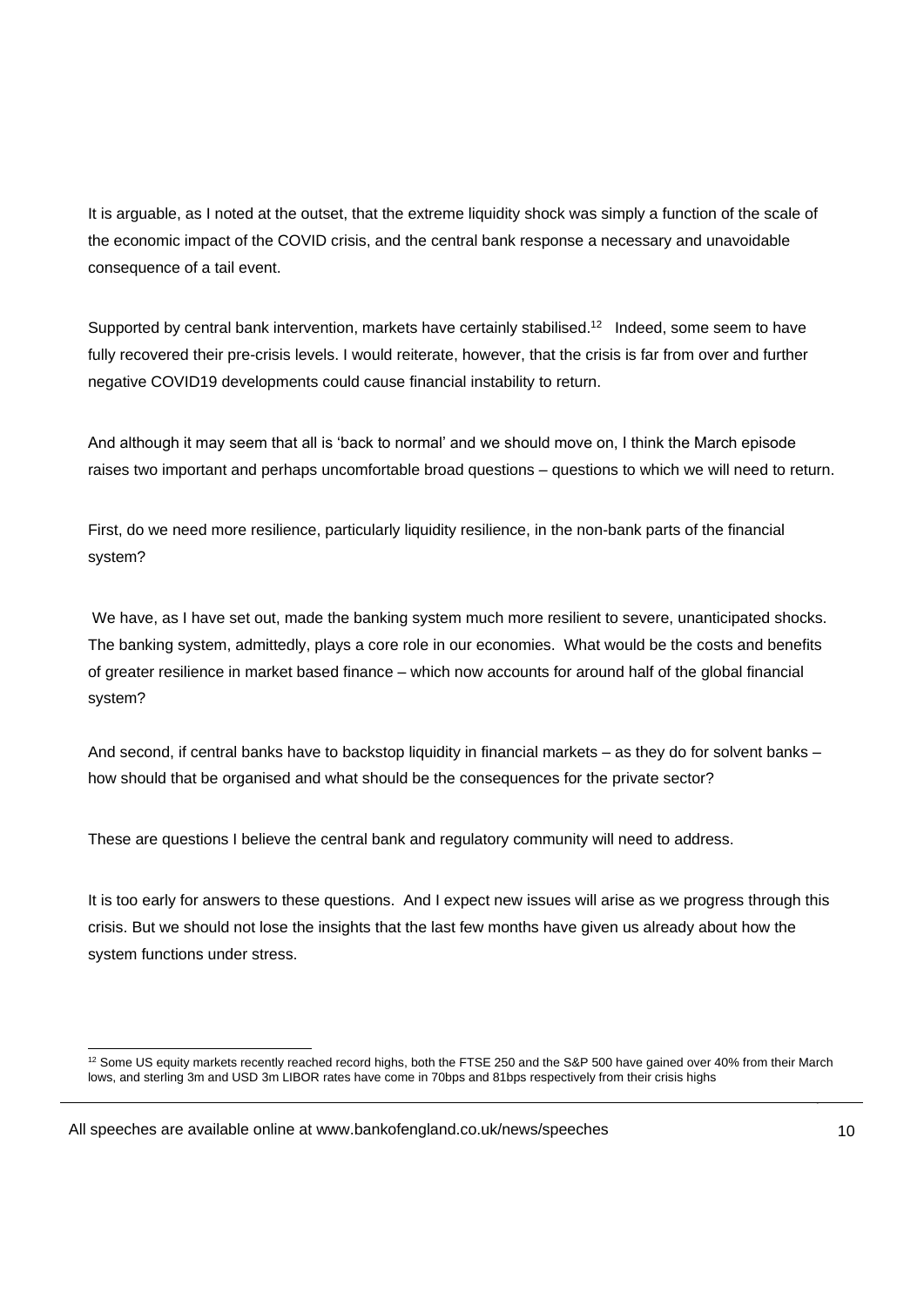I would at this stage identify a number of areas that will likely merit further consideration in a comprehensive, evidence based, analysis of how stress evolved over the initial phase of the COVID crisis and whether and how market dysfunction could have been prevented without huge central bank intervention.

Market liquidity broke down very quickly in dealer intermediated corporate bond markets and EME asset markets. This, bluntly, was no great surprise. The potential illiquidity of these markets under stress has been well known to regulatory authorities and market participants for some time.<sup>13</sup>

These markets are now very large. The global stock of non-financial corporate bonds at the end of 2019 reached an all-time high of \$13.5 trillion, with the stock of emerging market corporate debt around \$3trn. We need to examine the extent to which their illiquidity contributed to pressure on asset prices and liquidity elsewhere, given the desire of many of the holders of these assets to shift their portfolios to more defensive positions and to increase cash holdings.

Within the investment fund universe, we need to look at the related question of whether actual or prospective redemption requests generated additional pressures for funds invested in illiquid assets, how well liquidity management tools operated under stress and whether we saw any emergence of first mover advantages that could have created 'run' dynamics.

One important element in the amplification of liquidity pressure appears to have been the unwinding of large positions in interest rate markets, particularly US Treasuries, by very highly leveraged hedge funds. These funds can help to stabilise market prices in normal times by arbitraging small differences that open up between the value of derivatives and the value of the cash instrument on which the derivative is based.

In March, however, these highly leveraged funds appear to have become an amplifier of stress. Sharp changes in government bond prices, margin call and inability to rollover funding forced substantial sales of government bonds by these players (almost \$90bn during March) which in turn generated further falls in government bond markets. Moves in government bond prices generated margin call liquidity pressures on pension funds and insurance companies adding to the pressure on core funding markets.

l  $13$  See, for example, previous Financial Stability Reports, or the Financial Stability Paper No. 42 "Simulating stress across the financial system: the resilience of corporate bond markets and the role of investment funds"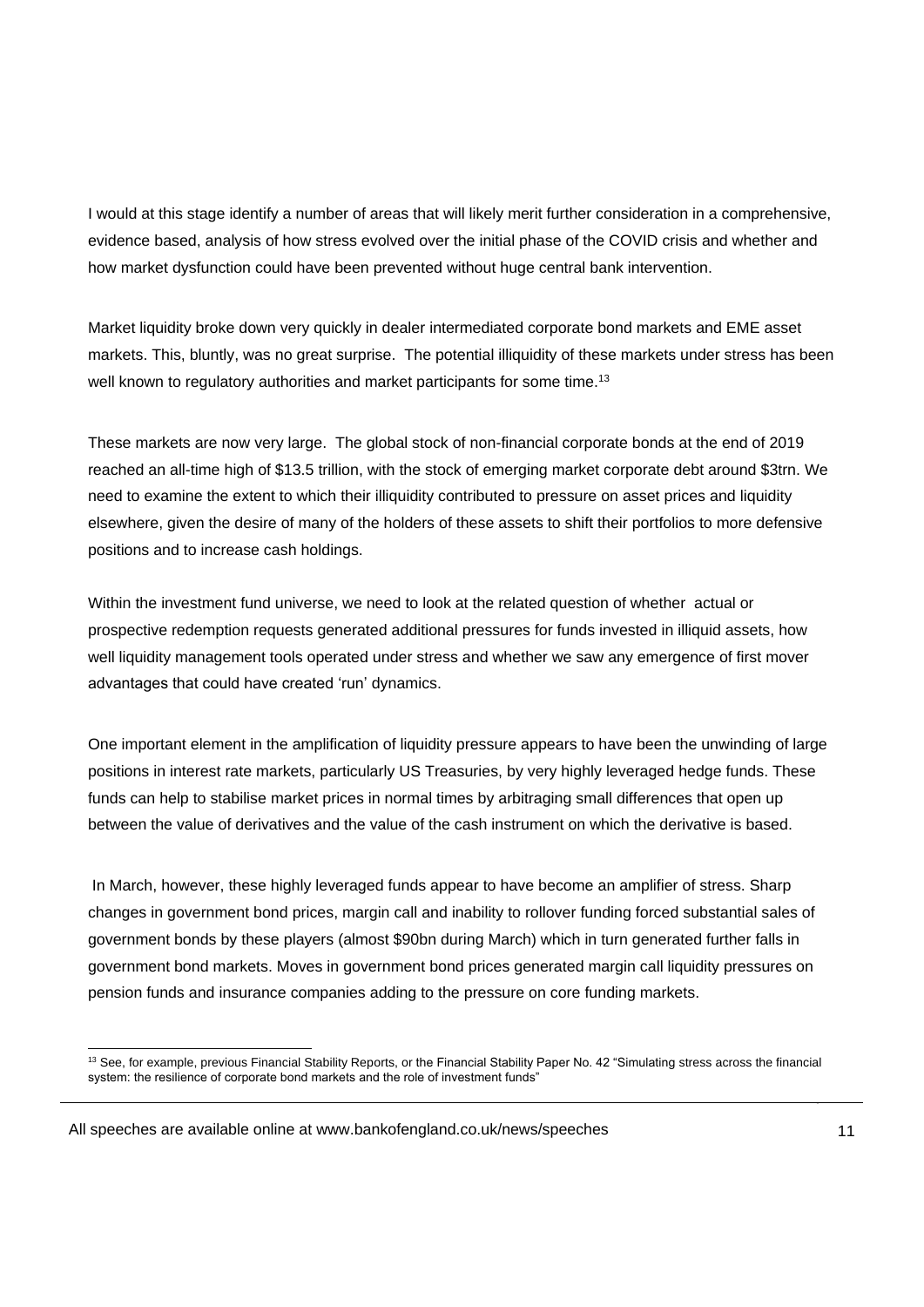I have mentioned the role of margin in providing resilience against counterparty credit risk.

Margin call clearly and inevitably puts pressure on those on the wrong side of derivatives contracts. Given its importance in the system, we need to be as sure as we can that margin call, both between CCPs and clearing members and between clearing members and their clients, is both prudent and justified.

In particular we should look at whether under-calibration of margin in normal times led to 'catch-up' margin calls in the stress. We should also revisit whether there is more that can be done to reduce procyclicality of margin call under stress by building larger buffers in normal times. Some jurisdictions have, for example, introduced specific measures to mitigate procyclicality in margin requirements and we should examine how these performed in the March stress.

But given that clearing and margining are important risk mitigants in the system, the answers may lie more in ensuring that that financial market participants, be they hedge funds or pension funds, understand how margin call can evolve in a stress and have the resilience to manage the consequent liquidity pressures.

As the search for liquidity intensified, money market funds (MMFs) came under pressure. Post crisis reforms in the US and in other jurisdictions had sought to make MMFs stable under stress, to reduce 'first mover' advantages and incentives for investors to 'run'.

However, under the recent stress, MMFs appear again to have been a source of vulnerability in the system. As the demand for liquidity grew and market participants drew down their investments in money markets, MMFs saw substantial withdrawals. However, as many funds tried to liquidate their assets (largely commercial paper) to meet redemptions, they found the markets effectively closed. Some MMFs came very close to regulatory liquidity thresholds and to the point at which they would have to suspend or 'gate' withdrawals, which could in turn have triggered contagion to other MMFs and severely exacerbated the overall stress in the financial system. Various direct and indirect central bank actions helped to avoid this outcome.

We need to look at whether, despite the post crisis reforms, investors conceive of MMFs as equivalent to deposit accounts and whether MMFs have the resilience to meet the meet the consequent liquidity demands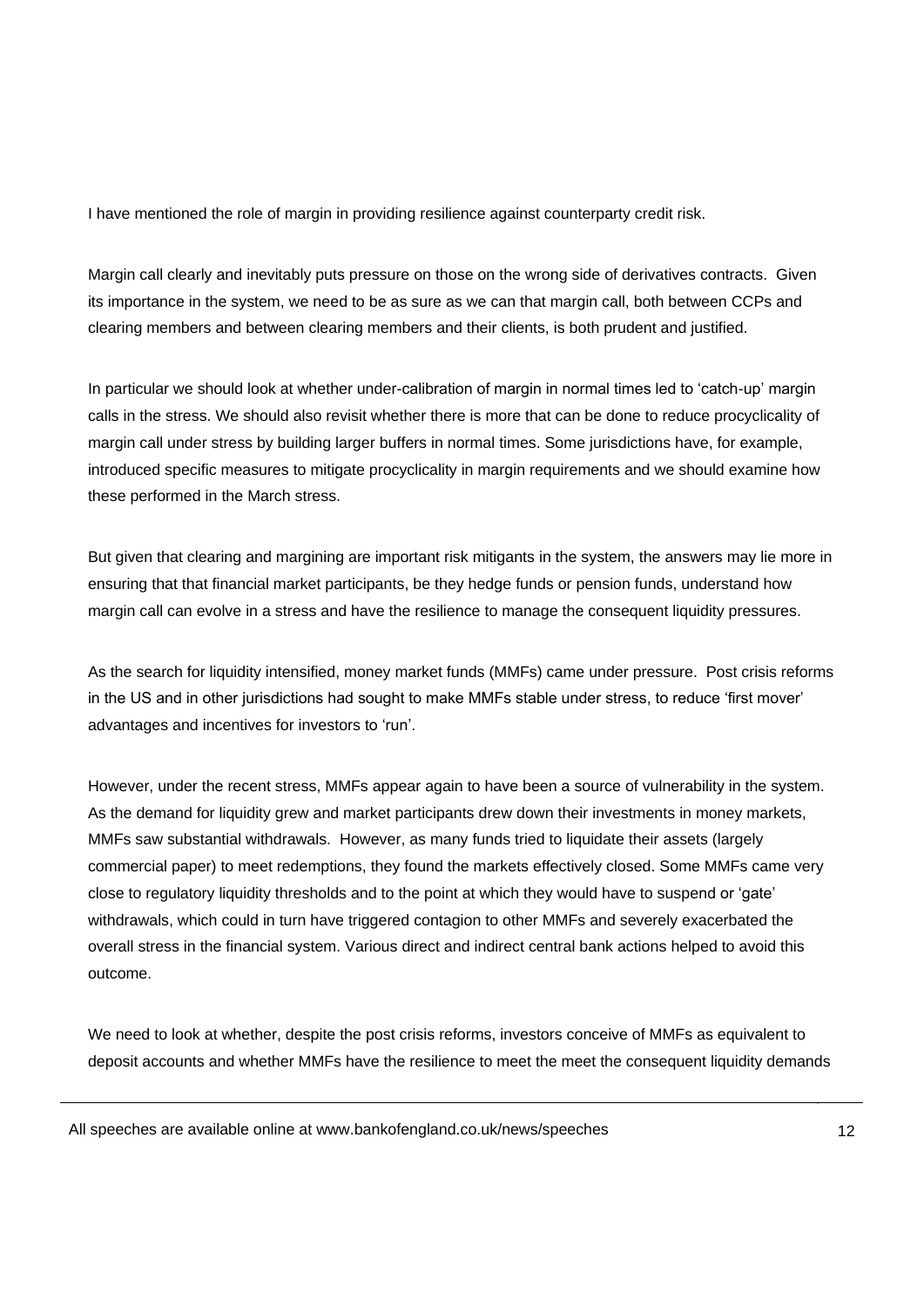in a severe stress. We should also explore the liquidity characteristics under stress of some of the underlying assets, like bank commercial paper, on which MMFs depend for liquidity.

As well as looking at what drove and amplified the search for liquidity, we will I think need to examine why the core funding markets were overwhelmed by the demand, amplifying further the pressures in the system. There have been warning signs that these markets might prove unable to transmit liquidity under stressed conditions.<sup>14</sup>

It is not clear whether this is due to the role of regulation such as the leverage ratio as has been claimed or to the increasing risks to dealers as government bond prices fell or some combination of the two. But as with CCP margin, it is important that we remember the reasons for the regulatory reforms in this area.

As I have noted, one of the key differences between this crisis and the financial crisis has been the ability of the core banks to absorb a very severe financial market shock. We should not put that at risk by weakening the regulation of banks. If we want to increase the overall resilience of the system we cannot simply lower resilience in one area in order to strengthen it in another. Rather we need to look at other ways to reduce surges in the demand for liquidity and improve the supply of liquidity under stress.

l <sup>14</sup> See BIS (2017) 'Repo market functioning'<https://www.bis.org/publ/cgfs59.htm>and BIS (209) 'September stress in dollar repo markets: passing or structural?' [https://www.bis.org/publ/qtrpdf/r\\_qt1912v.htm](https://www.bis.org/publ/qtrpdf/r_qt1912v.htm)